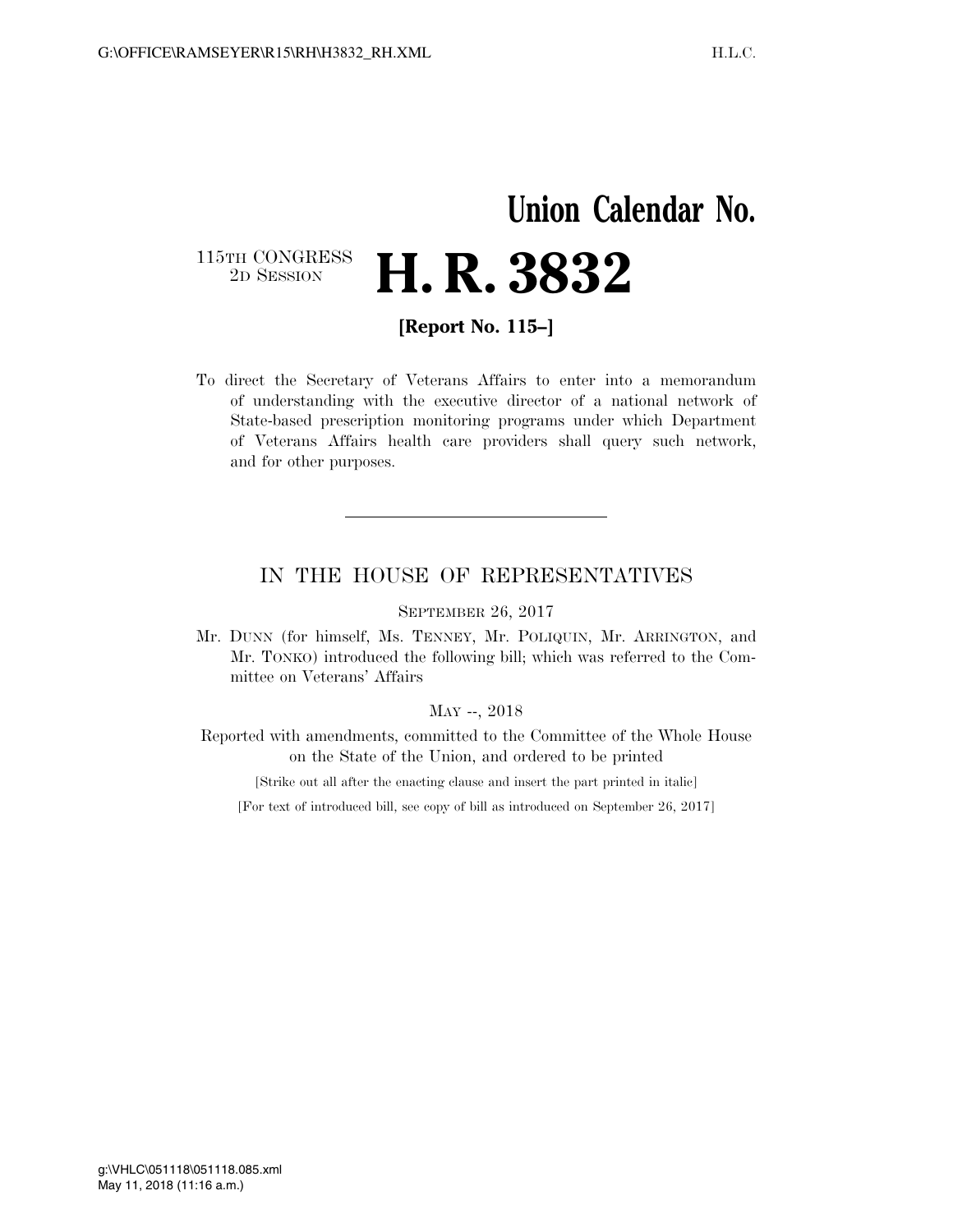# **A BILL**

To direct the Secretary of Veterans Affairs to enter into a memorandum of understanding with the executive director of a national network of State-based prescription monitoring programs under which Department of Veterans Affairs health care providers shall query such network, and for other purposes.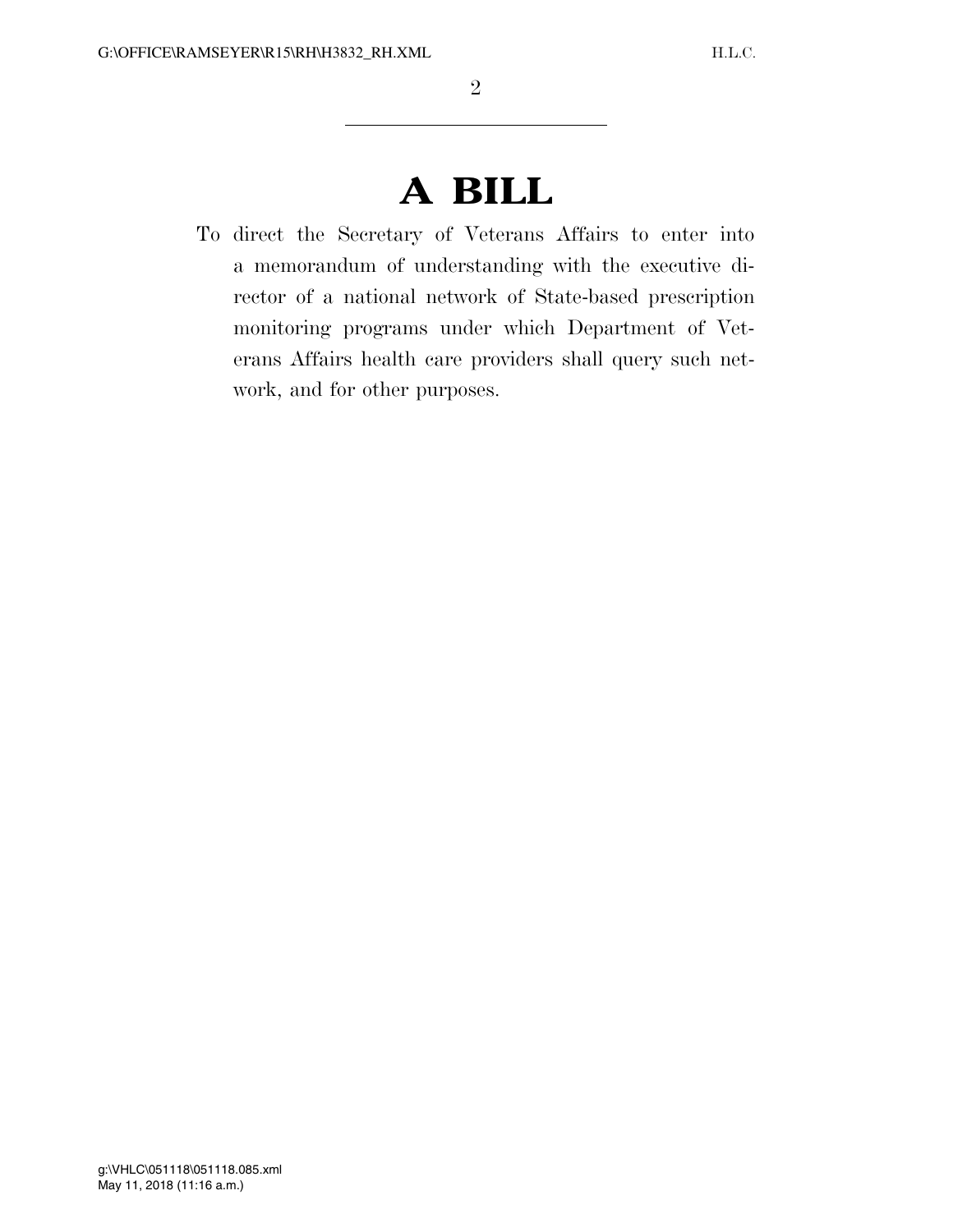| 1  | Be it enacted by the Senate and House of Representa-          |
|----|---------------------------------------------------------------|
| 2  | tives of the United States of America in Congress assembled,  |
| 3  | <b>SECTION 1. SHORT TITLE.</b>                                |
| 4  | This Act may be cited as the "Veterans Opioid Abuse"          |
| 5  | Prevention Act".                                              |
| 6  | SEC. 2. DEPARTMENT OF VETERANS AFFAIRS PARTICIPA-             |
| 7  | TION IN NATIONAL NETWORK OF STATE-                            |
| 8  | <b>BASED PRESCRIPTION DRUG MONITORING</b>                     |
| 9  | <b>PROGRAMS.</b>                                              |
| 10 | (a) IN GENERAL.—Chapter $17$ of title 38, United              |
| 11 | States Code, is amended by inserting after section 1730A      |
| 12 | the following new section:                                    |
| 13 | "§1730B. Access to State prescription drug moni-              |
| 14 | <i>toring programs</i>                                        |
| 15 | "(a) ACCESS TO PROGRAMS.—(1) Any licensed health              |
| 16 | care provider or delegate of such a provider shall be consid- |
|    | 17 ered an authorized recipient or user for the purpose of    |
|    | 18 querying and receiving data from the national network of   |
| 19 | State-based prescription drug monitoring programs to sup-     |
| 20 | port the safe and effective prescribing of controlled sub-    |
| 21 | stances to covered patients.                                  |
| 22 | "(2) Under the authority granted by paragraph $(1)$ —         |
| 23 | $\lq (A)$ licensed health care providers or delegates of      |
|    |                                                               |

*such providers shall query such network in accordance*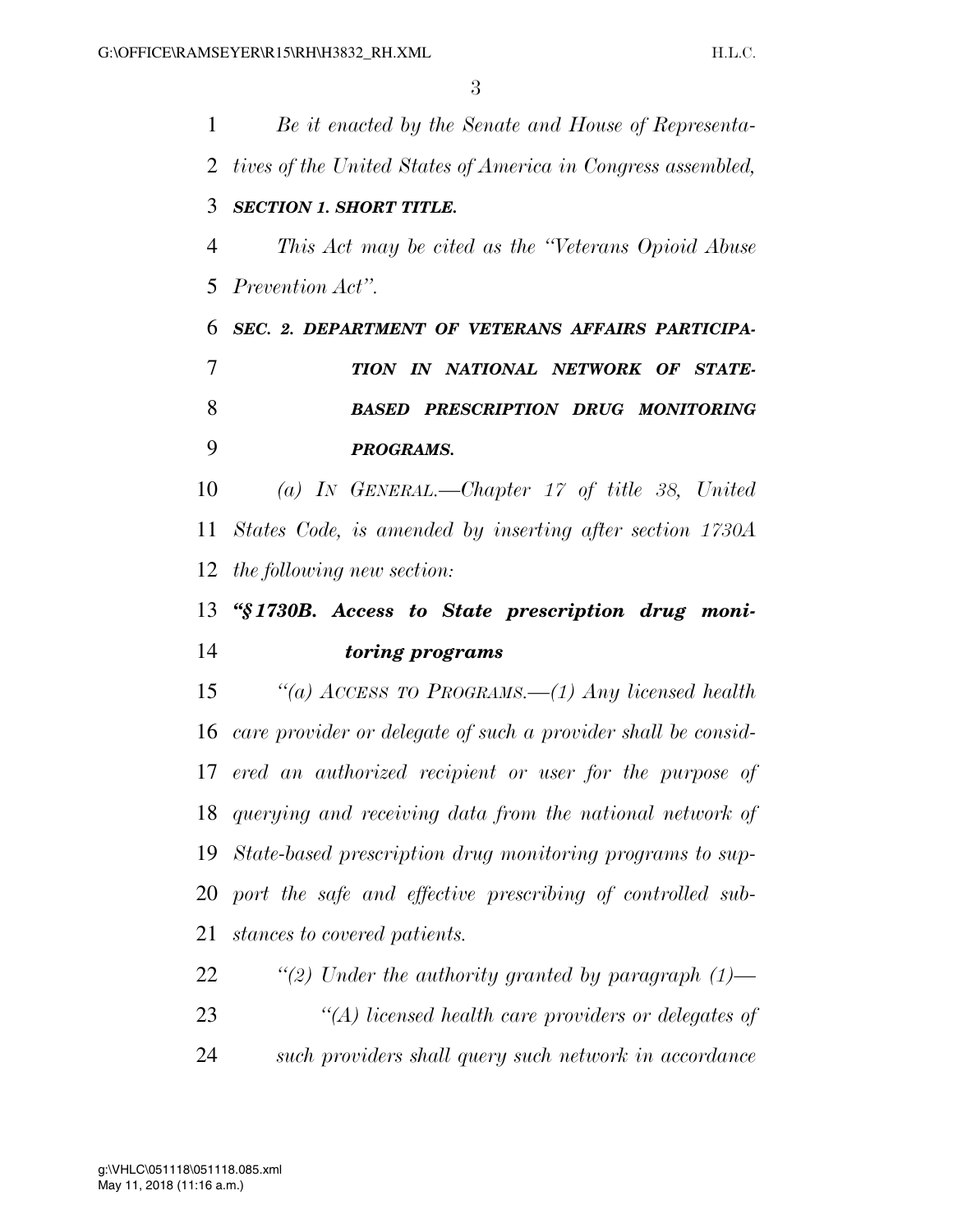| $\mathbf{1}$   | with applicable regulations and policies of the Vet-             |
|----------------|------------------------------------------------------------------|
| 2              | erans Health Administration; and                                 |
| 3              | $\lq\lq B$ notwithstanding any general or specific               |
| $\overline{4}$ | provision of law, rule, or regulation of a State, no             |
| 5              | State may restrict the access of licensed health care            |
| 6              | providers or delegates of such providers from accessing          |
| 7              | that State's prescription drug monitoring programs.              |
| 8              | "(3) No State shall deny or revoke the license, registra-        |
| 9              | tion, or certification of a licensed health care provider or     |
| 10             | delegate who otherwise meets that State's qualifications for     |
| 11             | holding the license, registration, or certification on the basis |
| 12             | that the licensed health care provider or delegate has queried   |
| 13             | or received data, or attempt to query or receive data, from      |
| 14             | the national network of State-based prescription drug moni-      |
| 15             | <i>toring programs under this section.</i>                       |
| 16             | "(b) COVERED PATIENTS.—For purposes of this sec-                 |
| 17             | tion, a covered patient is a patient who-                        |
| 18             | $"(1)$ receives a prescription for a controlled sub-             |
| 19             | stance; and                                                      |
| <b>20</b>      | $\lq(2)$ is not receiving palliative care or enrolled            |
| 21             | <i>in hospice care.</i>                                          |
| 22             | "(c) DEFINITIONS.—In this section:                               |

 *''(1) The term 'controlled substance' has the meaning given such term in section 102(6) of the Controlled Substances Act (21 U.S.C. 802(6)).*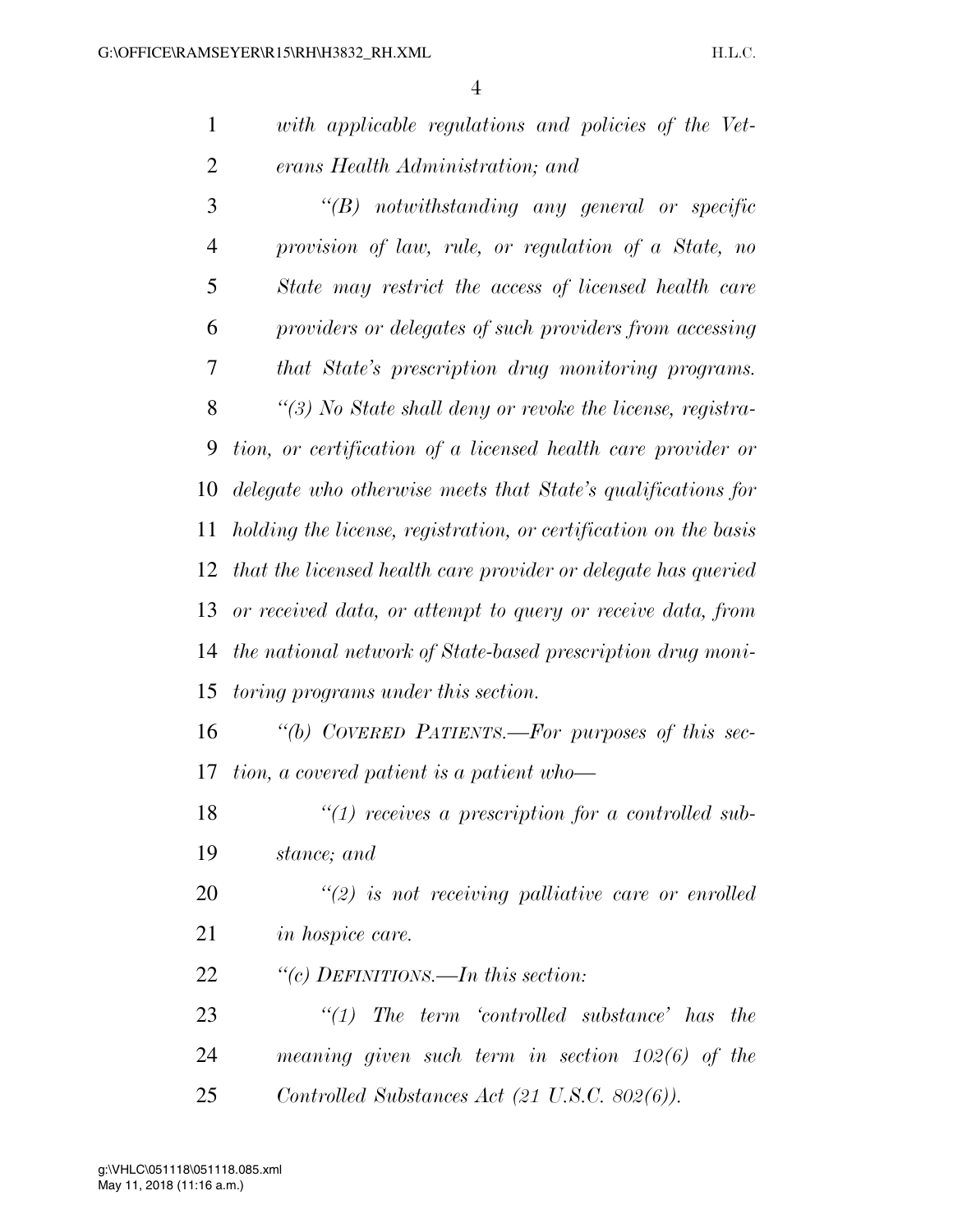*''(2) The term 'delegate' means a person or auto- mated system accessing the national network of State- based prescription monitoring programs at the direc- tion or under the supervision of a licensed health care provider.* 

 *''(3) The term 'licensed health care provider' means a health care provider employed by the De- partment who is licensed, certified, or registered with- in any State to fill or prescribe medications within the scope of his or her practice as a Department em-ployee.* 

 *''(4) The term 'national network of State-based prescription monitoring programs' means an inter- connected nation-wide system that facilitates the transfer to State prescription drug monitoring pro-gram data across State lines.* 

 *''(5) The term 'State' means a State, as defined in section 101(20) of this title, or a political subdivi-sion of a State.''.* 

 *(b) CLERICAL AMENDMENT.—The table of sections at the beginning of chapter 17 of such title is amended by in- serting after the item relating to section 1730A the following new item:* 

*''1730B. Access to State prescription drug monitoring programs.''.*